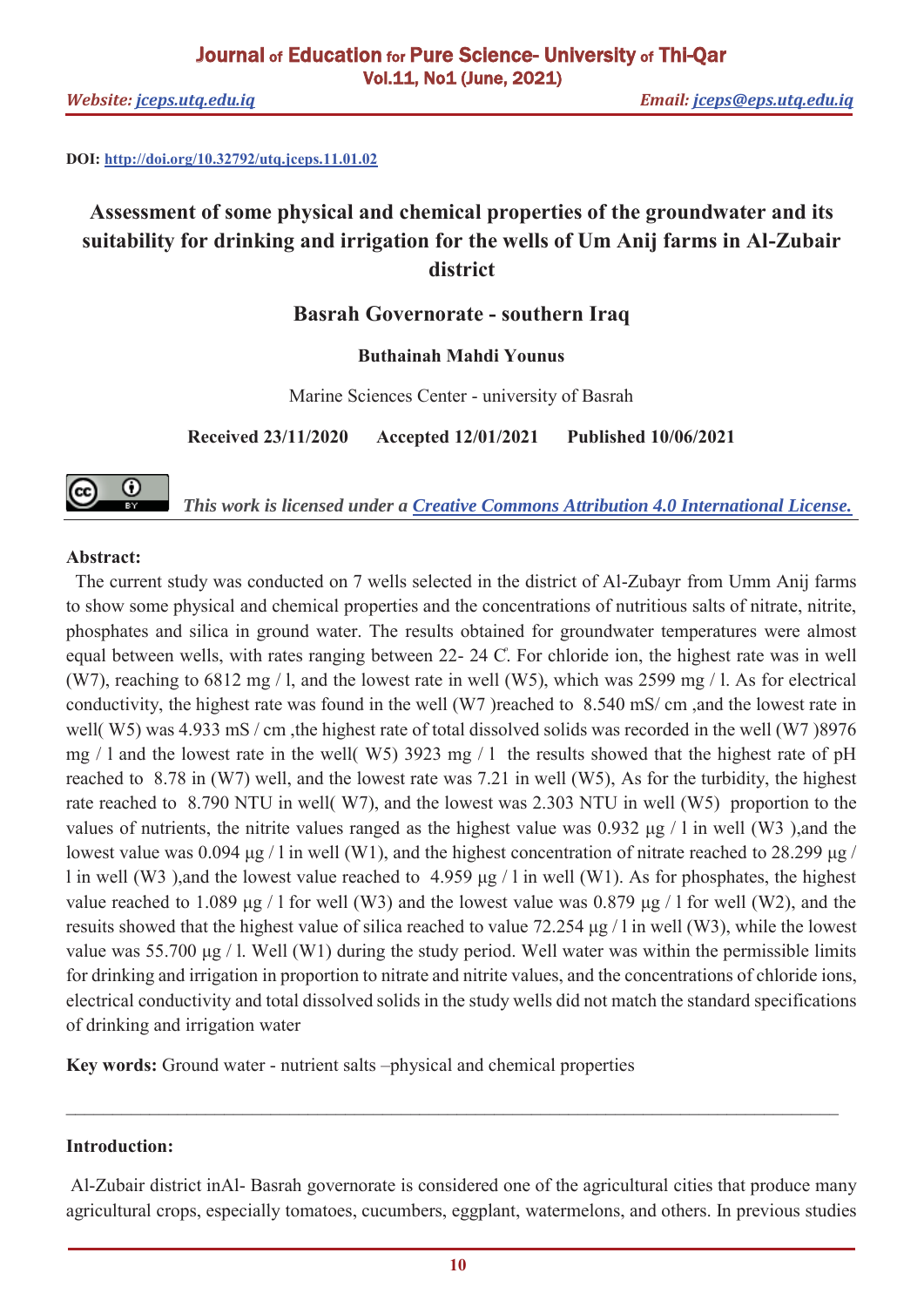that it was considered safe water for agricultural purposes, the steady expansion of agriculture and the increase in consumption of groundwater led to a decrease in the water level as well as a change in the quality of water, especially with the continued increasing pumping operations [1]. Recent studies have shown a general tendency to decrease in storage. Groundwater during recent years as a result of the irrigation pattern used and the increase in the number of wells exploited in the area, which leads to the with drawal of large quantities of water storage, and thus increased the depth of the groundwater, which leads to the deterioration of the groundwater quality due to the rise of saline water for this groundwater in the regions Central and southern Iraq are salty and suitable for cultivation only in some areas ,and for certain crops, as in the district of Al Zubair, where the soil has high permeability [2], and the accumulation of nitrates in the soil and its transfer from the soil to the water is also one of the problems resulting from the irrational interference of humans in the use of fertilizers [3], which leads to their high rates above the permissible limits. The deterioration of the quality of that water, and in recent years there has been an increasing interest in studying nitrate levels in soil, water and plants and their accumulation in vegetables as a result of nitrate being returned to nitrite, which affects human and animal health [4]. Nutrient salts are naturally present in all water environments and are concentrated in particular in artesian wells in agricultural areas, in order to use chemical and organic fertilizers, which leads to washing them from the soil by falling rain and consequently storing them naturally with ground water. Toxic effects of these salts may occur, especially the problem of water pollution with nitrates that It reaches groundwater through penetration into the soil or sewage water, or through industry and waste disposal, or when reclaiming land [5], and agricultural fields in southern Iraq use groundwater by 90% depending on artesian wells whose depths range from 20-30 m In Al- Zubair, Safwan and Al-Barjisia [1], and that the quality of water, which includes its physical, chemical and biological properties, is one of the basic aspects in determining the validity of water, so many countries of the world have tended to set specific standards for water, evaluate and classify it [6], and with a decrease in the groundwater level by about 1 meter, the quality of water it depends on the purpose for which it will be used, and that very groundwater is required and important in this region from an agricultural point of view, so its evaluation is required. [7]. To demonstrate the validity of the water of the selected wells, some physical and chemical characteristics were studied and evaluated the concentrations of the main nutrient salts of groundwater for seven wells from Umm Anij farms in Al-Zubair district. The study wells within this part of the Al-Zubair district, because of the importance of groundwater in general, and the study area in particular, through its impact on the economic and social life of the region.

## **Aims of the study:**

The presnt study aims to assess the quality of groundwater in Umm Anij farms through :

- 1- Study of its physical and chemical properties.
- 2- Estimating the concentrations of the nutrients, in its.
- 3- Determining its validity and conformity with Iraqi and international standards

## **Site and nature of the study area:**

 The study area is a flat and very sloping plain towards the northeast, located in Al- Zubair, Al-Basrah governorate, southern Iraq, and the studied aquifer is located within the formation of the Ice Age-Pliocene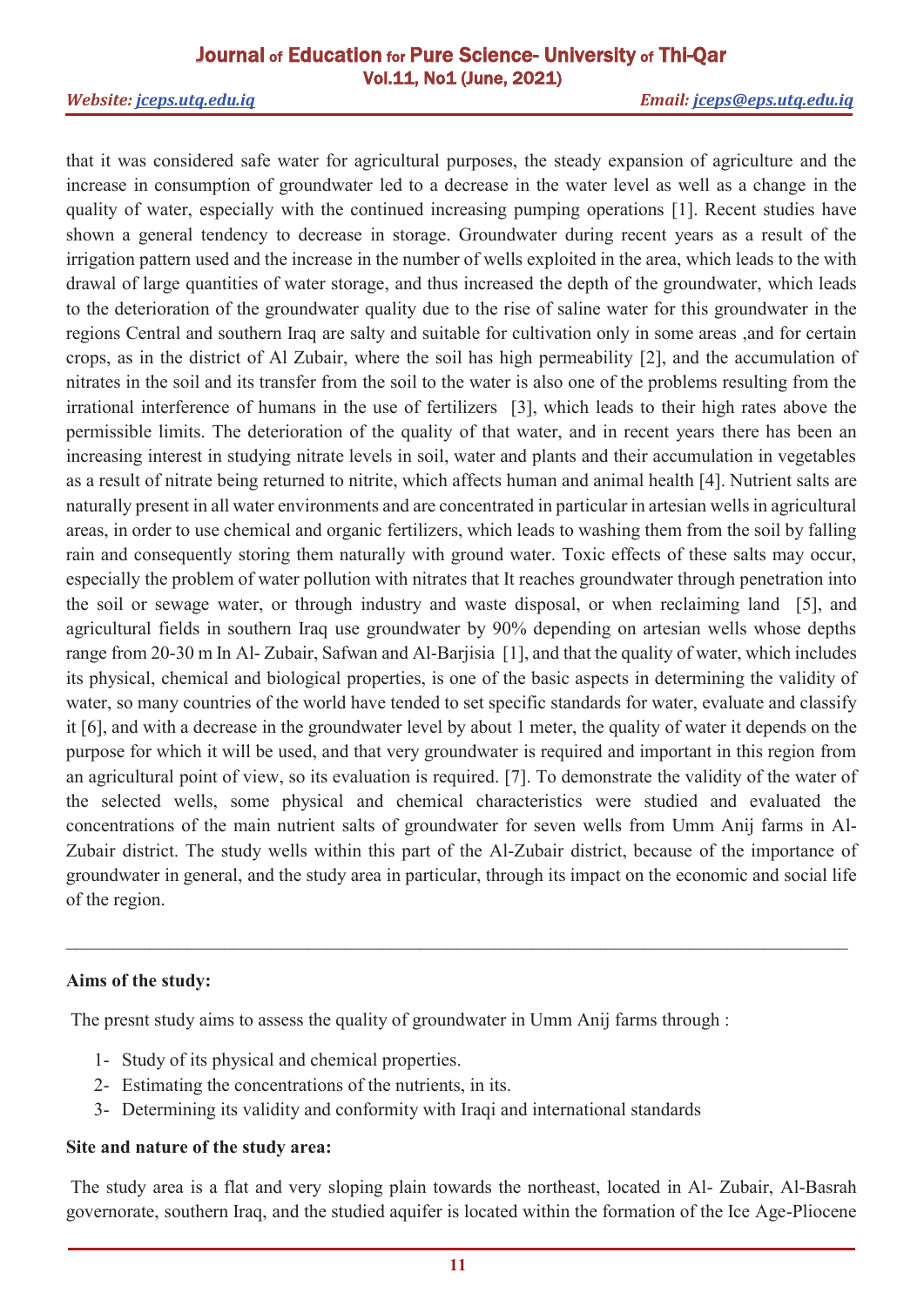Dibba and has a large extension over large areas in the south and central Iraq, and it consists of sand and sandy gravel with layers Secondary and lenses made of silty and sandy clay, and the main body of the aquifer includes lenses from clay stones of different thicknesses and a large variation in physical and chemical properties [8] and Figure No. (1) shows the detailed location of each of the study wells in addition to Table No. (1) It shows the



**Figure(1) Location map shows the study area (Department of Marine Environmental Chemistry-Marine Sciences Center- University of Basra).** 

| Well No.       | Well depth (m) |  |  |  |
|----------------|----------------|--|--|--|
| W1             | 28             |  |  |  |
| W2             | 26             |  |  |  |
| W <sub>3</sub> | 22             |  |  |  |
| W4             | 23             |  |  |  |
| W <sub>5</sub> | 22             |  |  |  |
| W6             | 22             |  |  |  |
|                | 26             |  |  |  |

# **Table (1) Studied well depths**

## **Materials and methods:**

 Samples were collected from 7 wells from Umm Anij farms in Al-Zubair district, Figure (1) by 3 replicates per well per month for the year 2019, and the annual rate of results was taken and a period of time around an hour was adopted after the start of the water withdrawal by the pump. Physical and chemical properties according to the standard methods of the American Public Health Association [9]. A set of environmental characteristics were determined in the field immediately after calibrating all devices with standard solutions before use, including water temperature, pH, electrical conductivity and Total dissolved solids (TDS) . The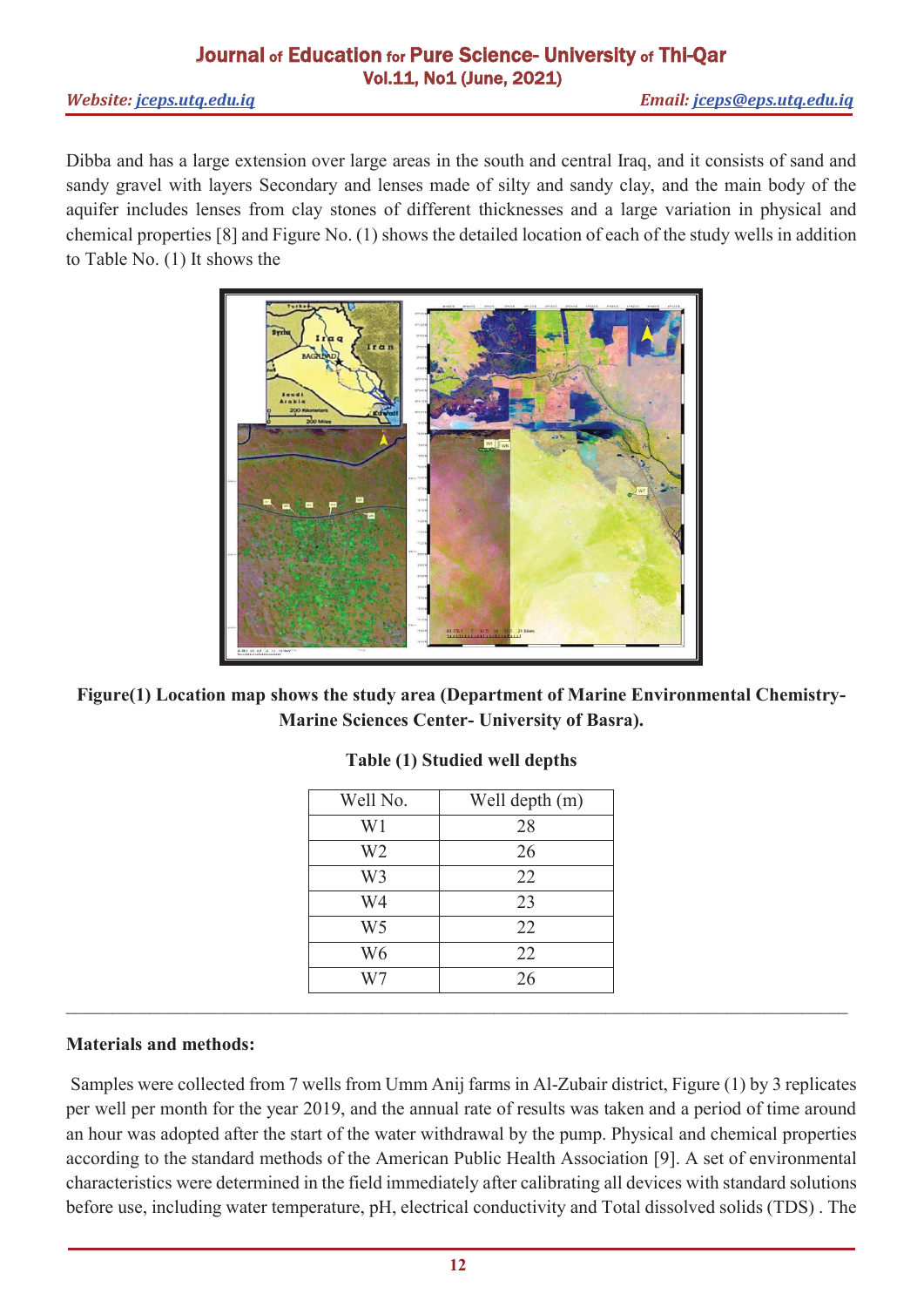water temperature was measured, directly in the field using 0.1-100 °m graduated mercury thermometer, the pH was measured using a pH meter, the electrical conductivity of the water were measured with an EC meter the results were expressed in mS/cm.The total dissolved solids were measured using a TDS meter, and the results were expressed in mg / l, and water turbidity was measured using a measuring device Nephelometric Turbidity Unit the results were reported in NTU and chloride volume by correction method with silver nitrate  $AgNO_3$ , and by using potassium chromate index  $K_2CrO_4$ , according to the method shown in [10] .The concentration of the nutrient salts was determined in a laboratory ,where the samples were placed in plastic containers of 1.5 liters and chloroform was added as a preservative in the laboratory. After filtering the samples, nitrates were estimated using a column of cadmium to reduce nitrates to nitrite and then measured with an optical absorption spectrophotometer at a wavelength of 453 nanometers, nitrite at a wavelength of 543 nanometers, and phosphates. at 885 nm and silicates at 810 nm [11].

## **Statistics Analysis:**

 I used the ready-made statistical software Special Package for Social Science (SPSS) to analyze the data statistically at a probability level  $P \le 0.05$  and extracted the value of Standard Deviation.

 $\_$  , and the set of the set of the set of the set of the set of the set of the set of the set of the set of the set of the set of the set of the set of the set of the set of the set of the set of the set of the set of th

## **Results and discussion:**

Physical and chemical properties: -

 The mean values of the physical and chemical variables recorded in this study are included in Table (2)The table shows the concentration rates of the physical and chemical properties of the seven wells water studied in Um- Anij farms .The temperature of the water was very close between the wells during the study season, where the highest temperature was in the wells W3 and W6 and reached to 24 C, and the lowest degree was in the wells (W1-W2-W7) as it reached to  $22 \text{ C}$ , so this water was classified within the warm water because it exceeds a temperature of 18 C, as the temperature of the groundwater depends on the depth of its bearing layer, its geographical width, and the source and origin of this water [12] ,and the temperature values matched the water of the study wells Standards specifications for Iraqi drinking water, [13] ,and international  $[14]$ ,  $[15]$ ,  $[16]$  proposed drinking water of 15-35 C.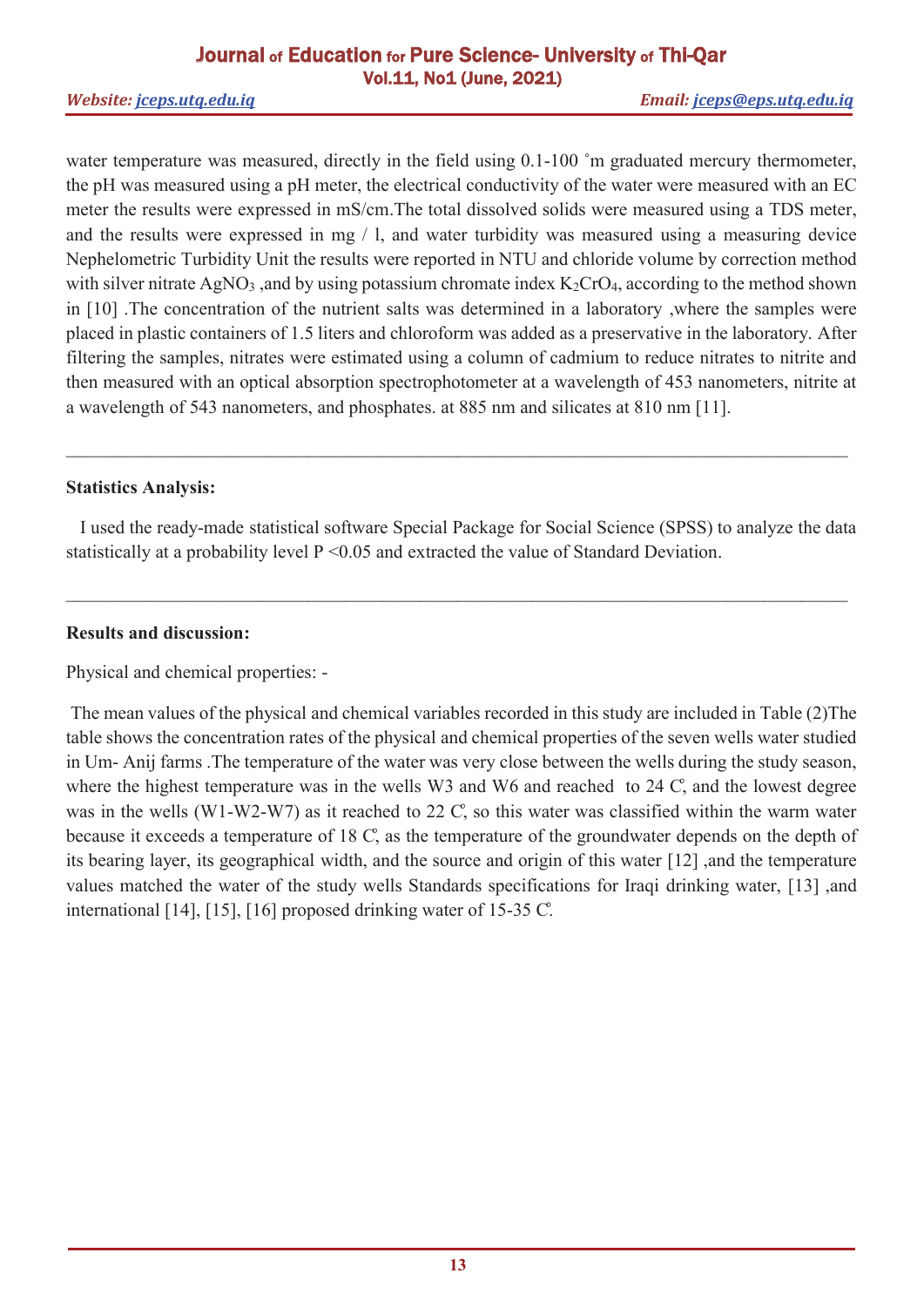# **Table (2) Average annual concentration of the physical and chemical properties of the studied well water during the study period**.

| Well           | Annual rate |      |                |                |      |            |  |  |
|----------------|-------------|------|----------------|----------------|------|------------|--|--|
| NO.            |             |      |                |                |      |            |  |  |
|                | temperature | Cl   | EC             | Total          | pH   | Turbidity  |  |  |
|                | (c)         | mg/1 | $\text{ms/cm}$ | dissolved      |      | <b>NTU</b> |  |  |
|                |             |      |                | solids         |      |            |  |  |
|                |             |      |                | $(TDS)^{mg/l}$ |      |            |  |  |
| W <sub>1</sub> | 22          | 4900 | 5.882          | 6432           | 7.92 | 3.987      |  |  |
| W <sub>2</sub> | 22          | 6111 | 7.030          | 7791           | 8.33 | 6.943      |  |  |
| W <sub>3</sub> | 24          | 6631 | 7.940          | 8032           | 8.51 | 7.224      |  |  |
| W4             | 22.5        | 4987 | 5.941          | 6977           | 7.99 | 4.901      |  |  |
| W <sub>5</sub> | 23          | 2599 | 4.933          | 3923           | 7.21 | 2.303      |  |  |
| W <sub>6</sub> | 24          | 5970 | 6.913          | 7000           | 8.10 | 5.998      |  |  |
| W7             | 22          | 6812 | 8.540          | 8976           | 8.78 | 8.790      |  |  |



# Figure (2) Temperature values (c) in the study wells.

The chloride ion had the highest concentration of 6812 mg / l to irrigate well W7 and the lowest value of 2599 mg / l in well w5. The high concentration of chloride ion was due to the presence of evaporation deposits containing sodium chloride, and the process of evaporation and washed salts from the soil [17]. Another source of chloride in groundwater is ancient marine waters within sediments [18], and air masses containing NaCl particles may be transported internally, and leave the salt in another mechanism by washing when it rains [19]. The wells of the current study exceeded the permissible values in (Iraqi drinking water standards, [13], and the global [14, [15], [16] proposed for drinking water of 250 mg / L.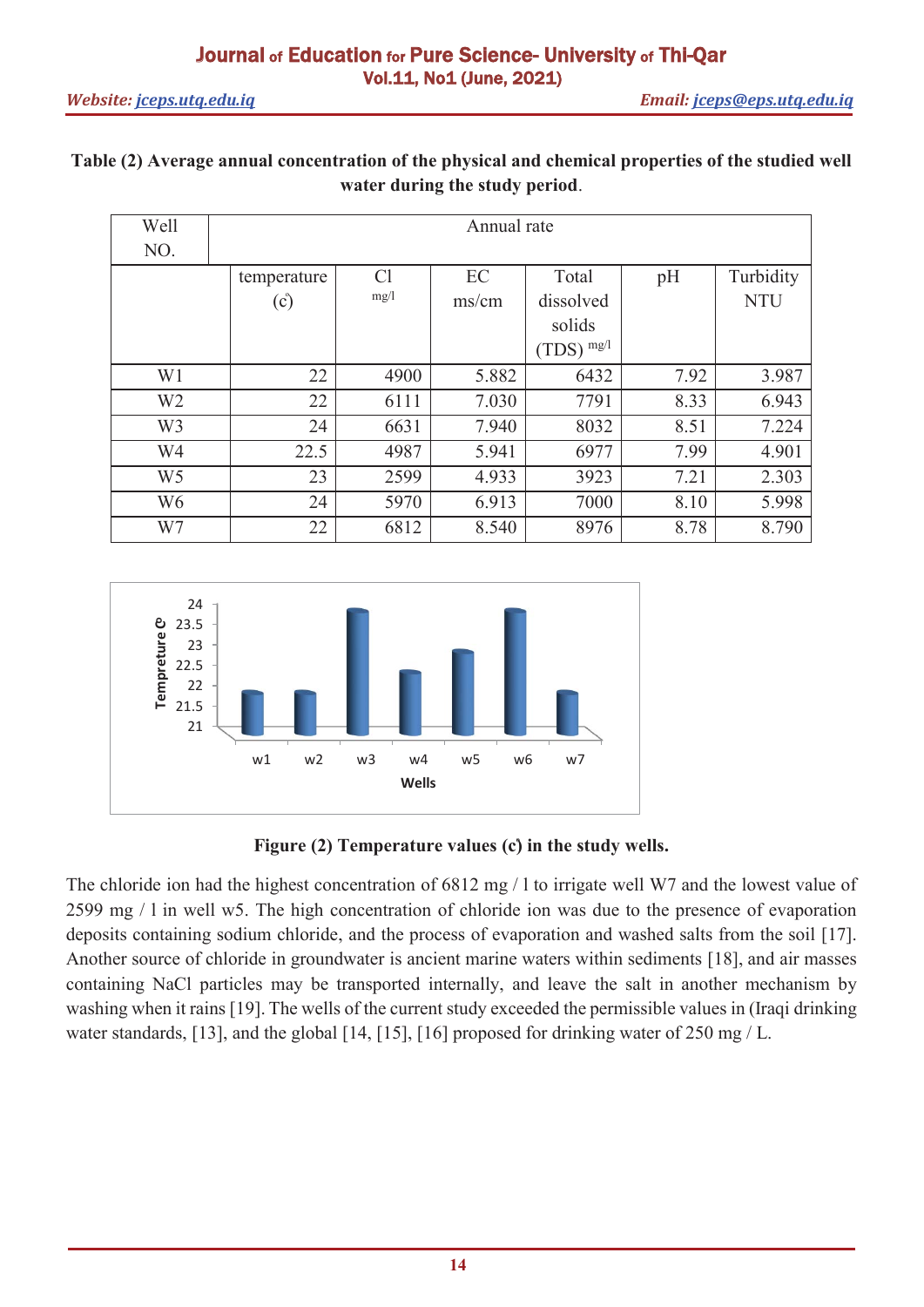*Website: jceps.utq.edu.iq Email: jceps@eps.utq.edu.iq*



**Fig. (3) Annually mean values of chloride ion concentrations (mg / l) in the study wells.** 

The results of in electrical conductivity the current study indicate that the highest value was recorded at 8.540 mS / cm in well W7, and the lowest value was  $4.933$  mS / cm in well W5. 0.01  $r = 0.921$ , conductivity and chloride ion  $r = 0.930$ ,  $P \le 0.01$  and in the

study of Labar Al-Zubair it was classified as unsuitable for human consumption depending on the values of electrical conductivity, dissolved salts and chloride ion [20], and may be due to the difference in the geological formations of the regions as they depend on the type of rocks and soils that are in contact with [21], the results of the current study exceeded the permissible limits of 1600 microsmins / cm in (Iraqi drinking water standards [13], and [14], [15], [16].



Fig.(4) Annual mean values of electrical conductivity concentrations (mS / cm) in the study wells.

The highest value of Total Dissolved Solids (TDS) reached to 8976 mg / l in well W7, and the lowest value reached to 3923 mg / l in well W5. The study wells were classified as high salinity, the water is suitable for plants tolerant of salinity on permeable soil, and high values. The dissolved salts in the water of the studied wells may be the result of their exposure to drainage water discards from agricultural lands, as the drainage water increases the natural salts of the water and the washing of the soil by the falling rain and consequently its drift ,and stored naturally with the groundwater [22], or the reason may be due to soil washing operations The salinity that is carried out during the winter and spring seasons with rainwater and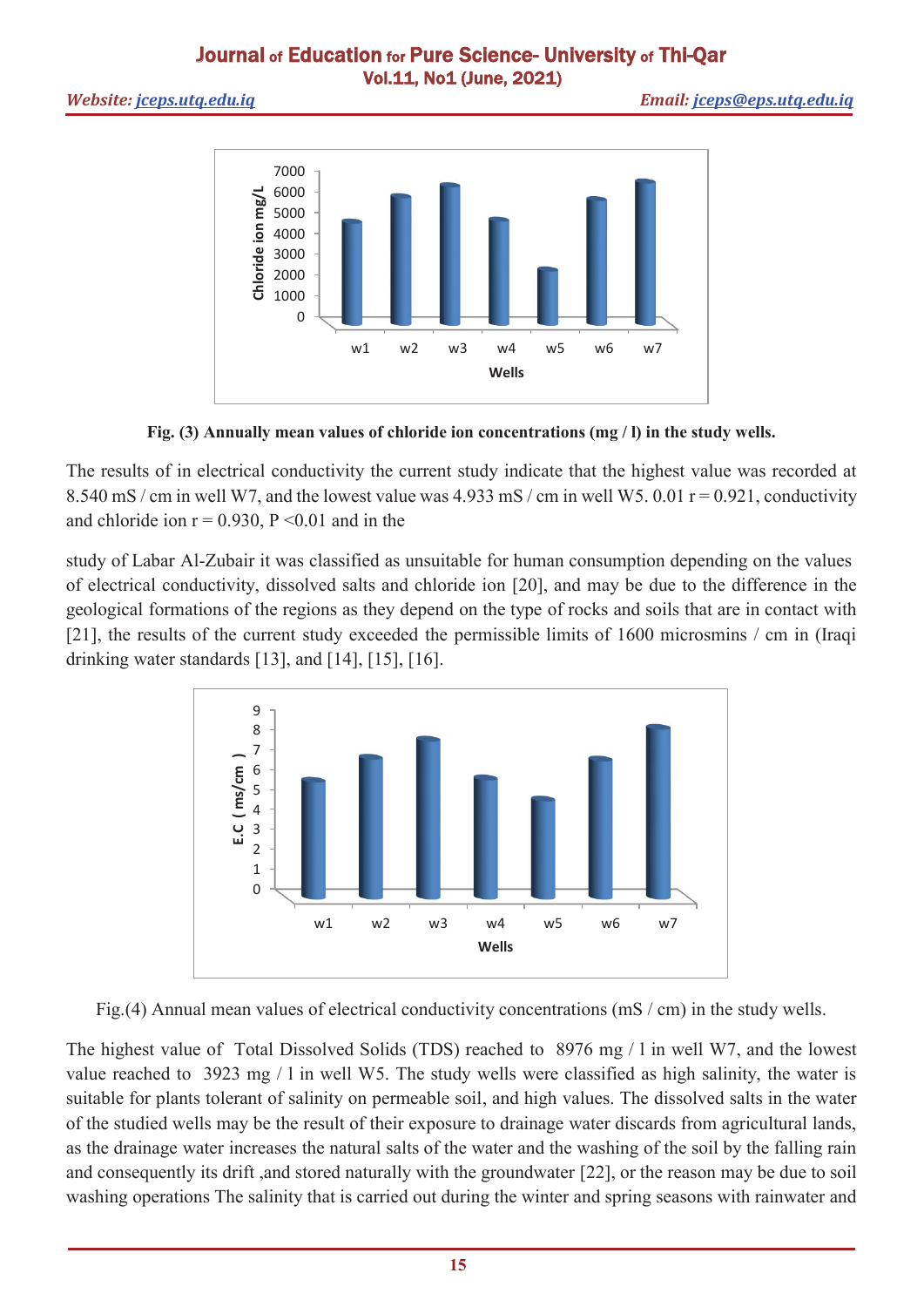which is washed with salt from the neighboring lands [23]. The results of the current study exceeded the permissible limits of 1000-430 mg / L In (Iraqi drinking water standards, [13]), and [14],[15],[16].



Figure (5) Annual mean values of Total dissolved solids (mg / l) in the study wells.

The highest value of pH reached to 8.78 in well W7. The lowest value reached to 7.21in well W5, Carbon dioxide in the water, and this increase can be explained on the basis of the amount of dissolved salts as the increase in water salts then increases its acidic function and thus it is basic and the results showed that the concentrations pH was accompanied by an increase in the amount of salts, and this is in accordance with the study [20]. This is confirmed by the results of the statistical analysis of the existence of a positive significant correlation between the pH and salinity at a probability level  $(P \le 0.01)$ . The pH results of the study wells matched the standard specifications ranging from (8.5-6.5). In (Iraqi drinking water standards, [13], and [14],[15],[16].



Figure (6) Annual mean values of pH concentrations in the study wells.

Turbidity The results of the current study recorded values that ranged between the highest value in well W7, which was 8.790 NTU, and the lowest value of 2.303 NTU in well W5. In the wells of the study, it is due to the fact that the groundwater is relatively stagnant [24].

relatively stagnant [24]. The turbidity of the groundwater is mainly caused by the mud, silt and other particles entering the well from the water-bearing rock formations. [25] that the study wells conformed to the standard specifications for drinking water from Iraq, [13], and refer [14],[15],[16] proposed and reported  $> 10$  NTU.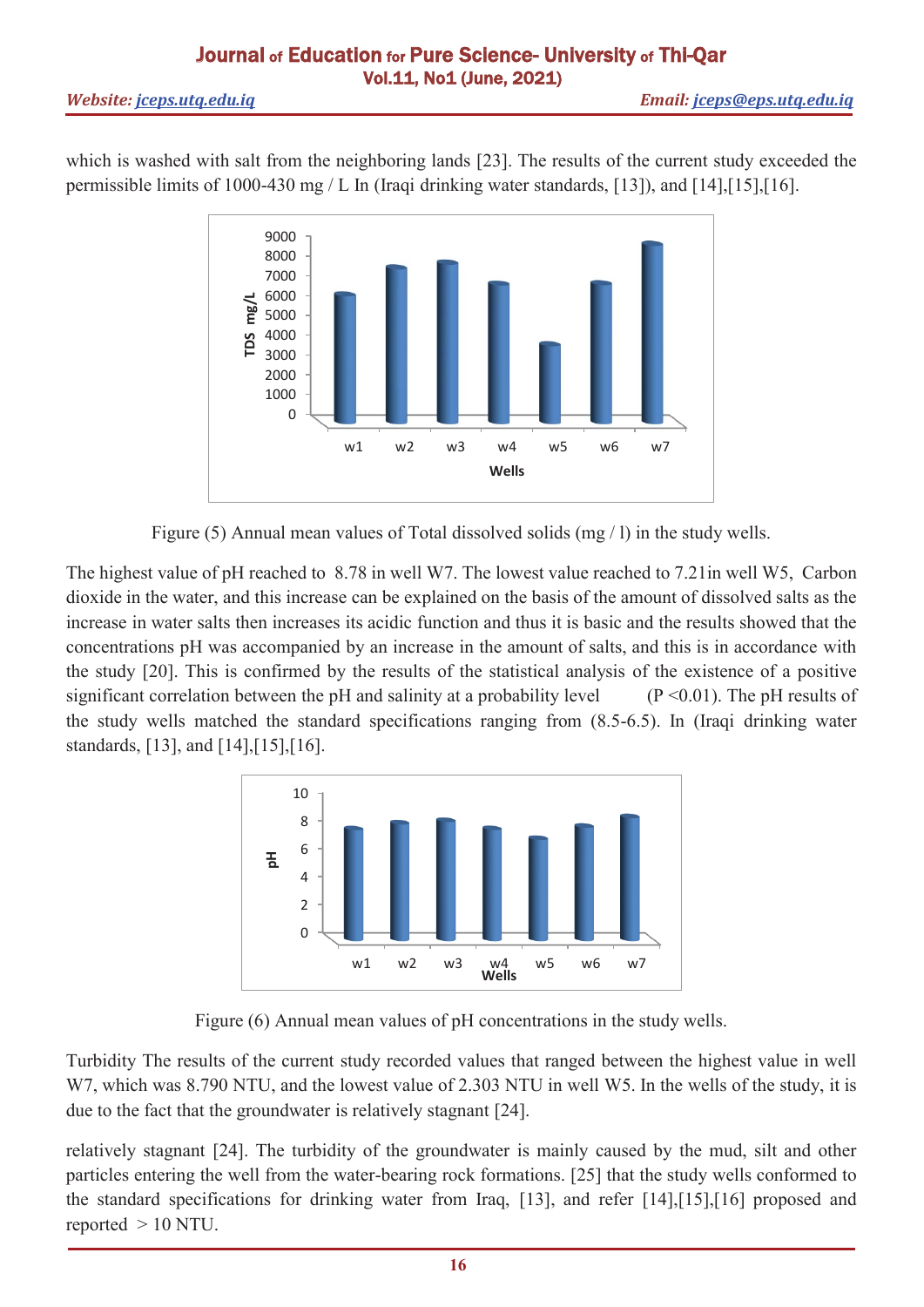*Website: jceps.utq.edu.iq Email: jceps@eps.utq.edu.iq*



**Figure (7) Annual mean values of (NTU) in the study wells**.

# **Nutrient salts**

From a note of the results of Table (3): -

 Nitrite the results of the current study showed that its highest rate was in well W3, which reached to 0.932 μg **/**l , and the lowest value was 0.094 μg **/**l in well W1. The majority of the current study wells matched the nitrate concentrations with the standard specifications for Iraqi, [13] ,and international drinking water [14],[15],[16] amounting to 1-3  $\mu$ g / 1 As shown in the figure(8)

**Table (3) Average annual concentration of nutrients in the studied wells during the study period**

| Well           | annual rate     |                 |            |                  |  |  |
|----------------|-----------------|-----------------|------------|------------------|--|--|
| NO.            | No <sub>2</sub> | No <sub>3</sub> | $Po4^{-3}$ | Sio <sub>4</sub> |  |  |
|                | $\mu$ g/L       | $\mu g/L$       | $\mu g/L$  | $\mu$ g/L        |  |  |
|                |                 |                 |            |                  |  |  |
| W1             | 0.094           | 4.959           | 0.924      | 55.700           |  |  |
| W <sub>2</sub> | 0.801           | 15.988          | 0.879      | 67.971           |  |  |
| W <sub>3</sub> | 0.932           | 28.299          | 1.089      | 72.254           |  |  |
| W4             | 0.199           | 6.929           | 0.991      | 61.810           |  |  |
| W <sub>5</sub> | 0.900           | 22.900          | 1.041      | 70.032           |  |  |
| W6             | 0.60            | 20.765          | 1.011      | 69.973           |  |  |
| W7             | 0.832           | 18.979          | 0.997      | 68.801           |  |  |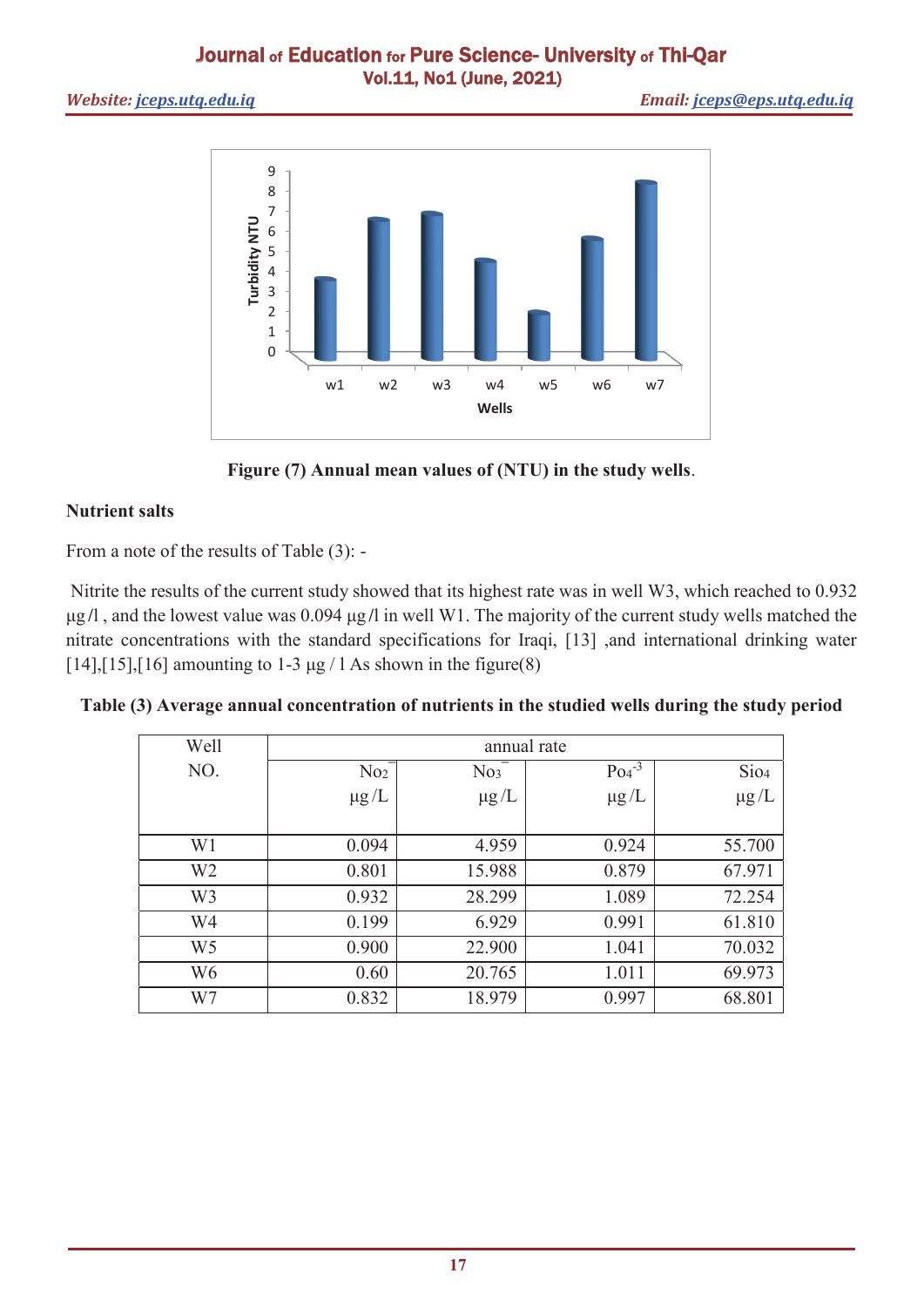*Website: jceps.utq.edu.iq Email: jceps@eps.utq.edu.iq*



Figure (8) Annual mean values of nitrite concentrations (mg / l) in the study wells.

Nitrates recorded their highest value in well W3, where it reached to 28.299 μg **/**l, and the lowest value was in Well W1, it reached to 4.959 μg **/**l as the study wells were in conformity with the standard specifications of Iraqi drinking water [13], and international [14],[15],[16] and amounting to 50-10 μg **/L**, with a slight rise in one of the wells, which is well W3, and the reason for this is that most of these fields are located in agricultural fields where nitrogen fertilizers are used, as well as because of less rain in recent years, which leads to The decay of groundwater reserves and their low levels [22].



Figure (9) Annual mean values of nitrate concentrations (μg **/**l )in the study wells.

Effective phosphates the results of the current study were its highest value in well W3, reaching to 1.089 μg **/**l and the lowest value obtained in well W2 0.879 μg **/**l. The results showed an increase in the concentration of effective phosphates, which is due to agricultural activities, the use of fertilizers rich in phosphorous elements, and to excessive irrigation and seepage into wells the study wells did not match the standards for drinking water in Iraq, [13], and the world [14], [15], [16] proposed for drinking water of 0.4 μg **/**L.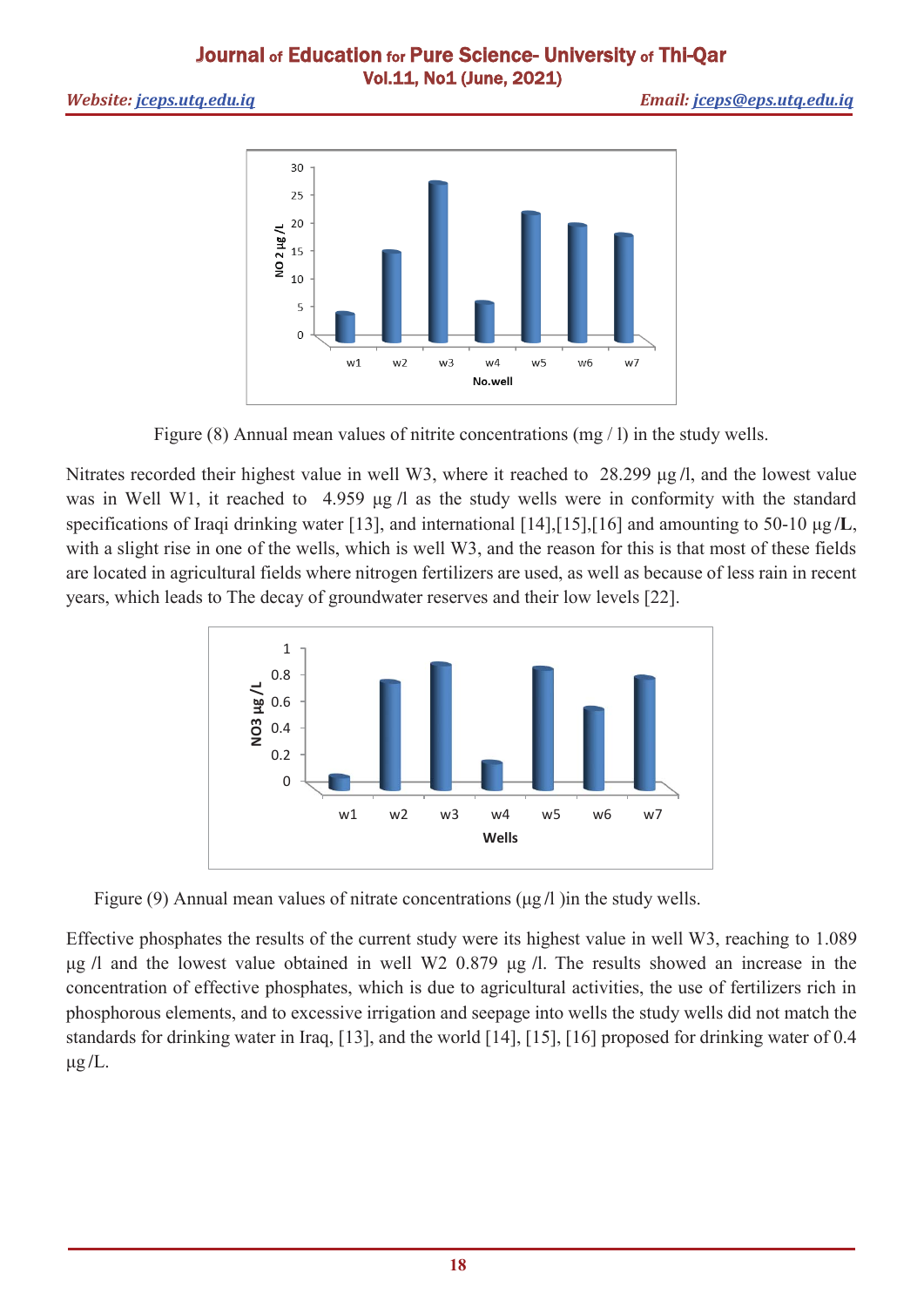

Figure (10) Annual mean values of phosphate concentrations (μg **/**l) in the study wells.

Silica the results of the current study showed that the highest value of silica reached to W3, 72.254 μg **/**l, and the lowest value in W1 well as it was 55.700 μg **/**l. It has been observed that the high silica material in the study wells may be attributed to the process of dissolving some silicate rocks during recharge of the groundwater, so that the silica comes from the soil of the neighboring wells. From 50-80% of the sources of silica in the soil, the concentrations of silica increased in their waters [26] .No proposed determinants of the maximum permissible limits for the concentration of silica in the water used for drinking from [15], but the limits proposed for drinking by [14],[16] range from 1-30 mg / l The results show that the study wells do not match the suggested limits.





# **Conclusions:**

The results of the nutrient salts (silica and phosphate) were high in wells during the study period. The water wells were within the permissible limits for drinking and watering in proportion to the values of nitrates and nitrites during the study period and the concentrations of chloride ions, electrical conductivity and total dissolved solids in the study wells did not match the standard specifications for drinking and irrigation water.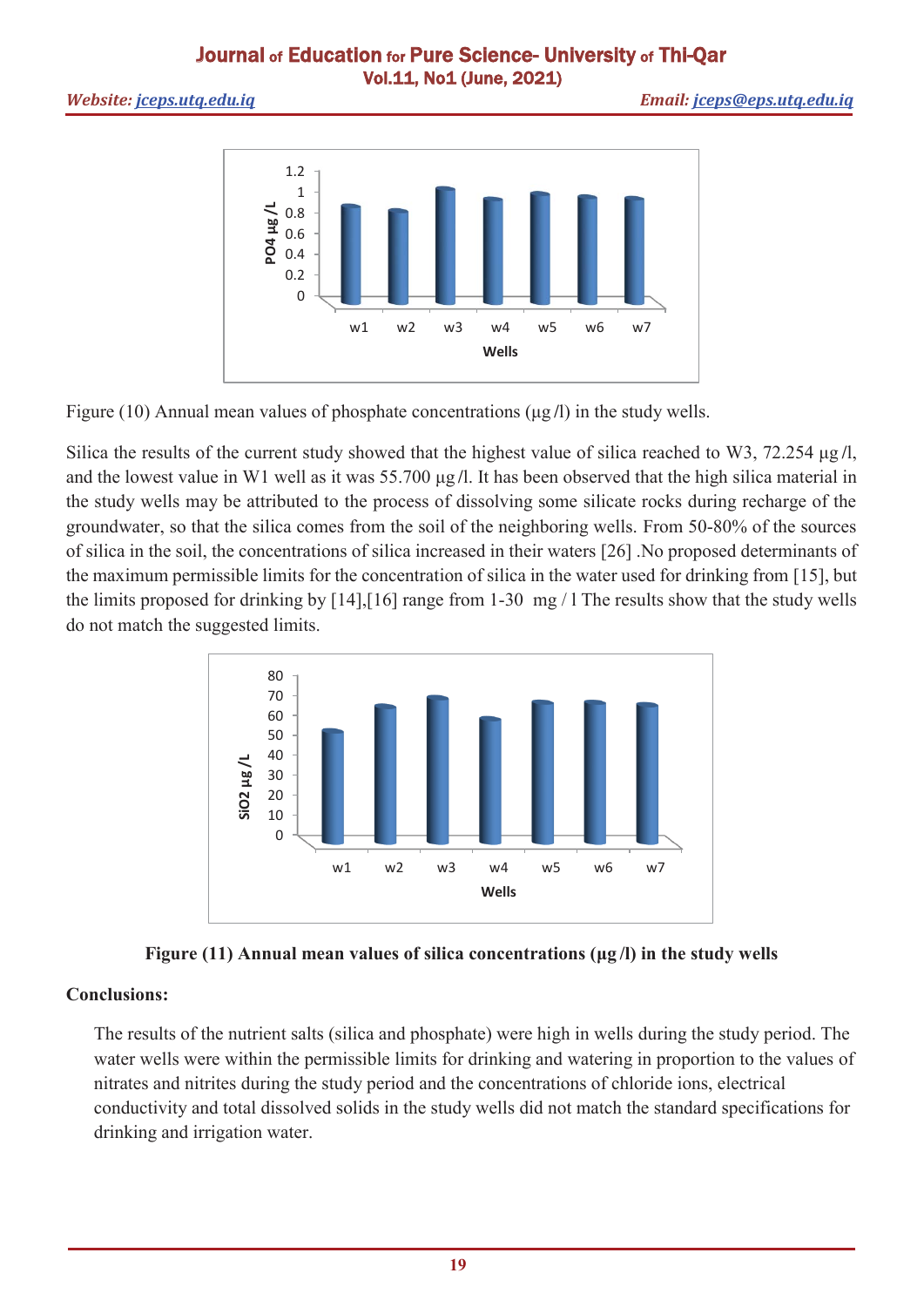## **References**:

[1] H.R. Haddad. (1978) Ph.D. Thesis Geol. Dept. University of London 233p.

[2] B. H. Al-Obaidi. and Salman, M. S. (2011). A study of the quality and amount of groundwater in Anbar Governorate and its suitability for human and agricultural uses. Nahrain University Journal, Volume (14) Issue (1), pp. 8-16

[ 3] A.M. Al- Balkh. (2016). Effect of nitrogen fertilizers on accumulation nitrate in soil, water and tomato fruit. Damascus University Journal of Agricultural Sciences 2016- Volume (32)- Issue (1)- Pages 21-31.

[4] F. Al-Subaie, M. Al-Eid and H. Al-Hamshari. (2016) Study of the extent of contamination of some canned foods with elements of heavy metals, nitrates and nitrites. Final report, College of Agricultural and Food Sciences, King Faisal University 1-21.

[5] H. Al-Saad, M. A. Saeed and N. A. Salman. (2003). Marine Pollution, Al-Hudaydah University, Yemen.

[6] S. Mukherjee; B.A. Kumar and L. Kortrtve lyessy. (2005). Assessment of ground water quality. South 24-parganas. WestBengal Coast. India J. Environ.Hydrol.13:1

[7] R. Jassim and B. Al-Jiburi. (2009), Geology of Iraqi Southern Desert, Stratigraphy. Iraqi Bulletin of Geology and Mining, Special Issue 2: 53–76.

[8] F.M. Abdulhussein. (2018). Hydro chemical Assessment of Groundwater of Dibdibba Aquifer in Al Zubair Area, Basra, South of Iraq and its Suitability for Irrigation Purposes. Iraqi Journal of Science, 2018, Vol. 59, No.1A, pp: 135-143

[9] APHA (American Public Health Association). (2005). Standard methods for examination of water and waste water ,21<sup>st</sup> Edition. Washington, DC USA.

[10] D. L. Sparks; A. l. Page; D. A. Helmke; R. H. Loeppert; P. N. Soltanpour; M. A. Tabatabai; C. T. Johnston and M. E. Sumner. (1996). Methods of Soil Analysis. Part 3. Chemical methods. S. S. S. of Am., Inc. Madison Wisconsin, USA.

[11] APHA (American Public Health Association) (1995). Standard methods for examination of waste water, Washington, DC 20036, 1193 P.

[12] M.A.N. AL-Obaedy and R. Abas. (2016). Kirkuk university Journal /Scientific (KUJSS) volum 11, Issue 2, June 2016 p.p(464-491) ISSN 1992-0849

[13] Central Agency for Standardization and Quality Control. (1996). Iraqi standards for drinking water. Draft for updating Iraqi standards 417.

[14] WHO (World Health Organization) (1999). Guide line for drinking

Water quality .2 nd.ed.. 2 :940-949

[15]US-EPA (United State - Environmental Protection Agency). (2002). Ground water and drinking water standards: National primary drinking water regulation. 816-F:02-03. [16] CEOH (Committee on Environmental and Occupational Health Canada). (2003).